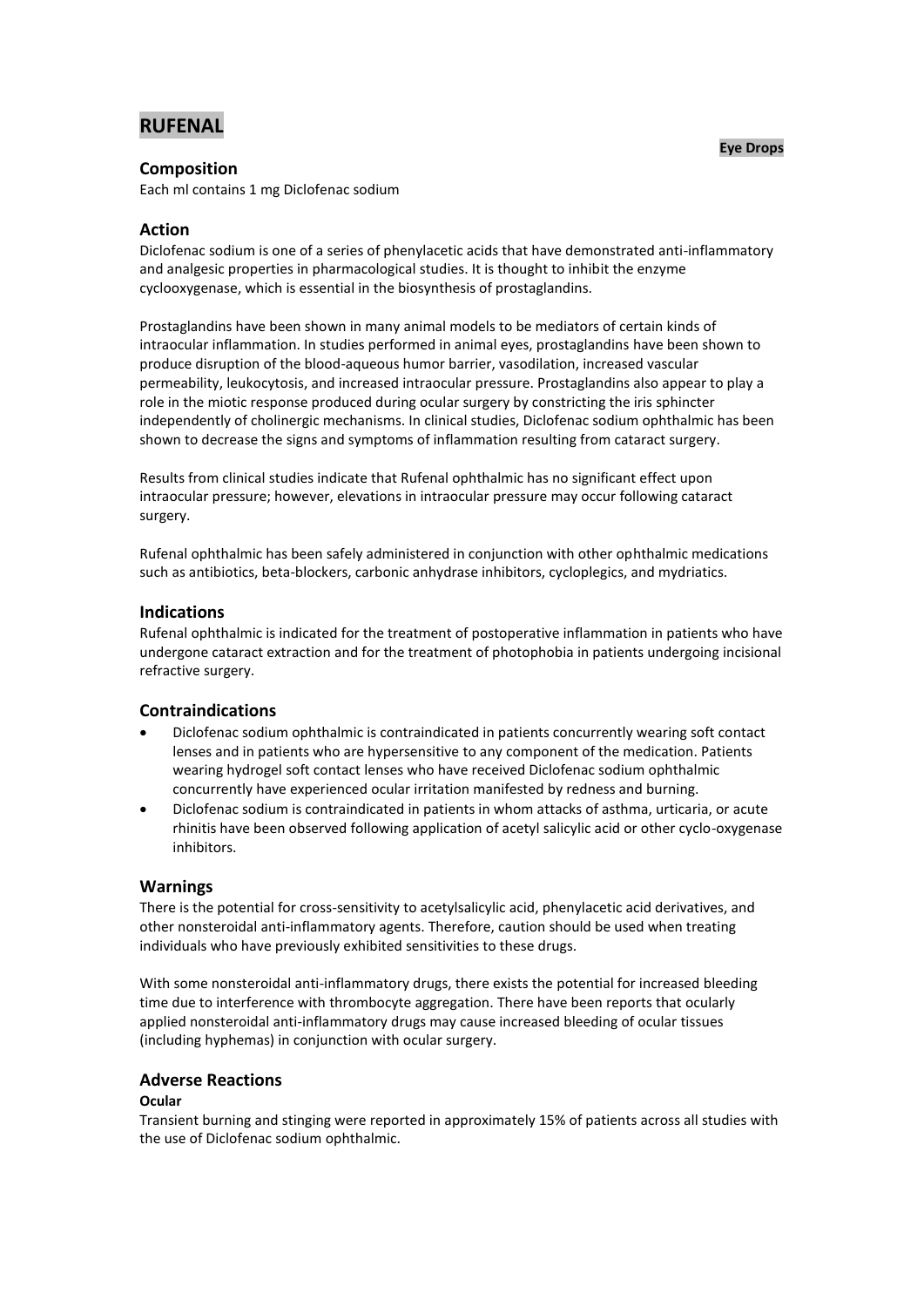In ocular surgery studies, keratitis was reported in up to 28% of patients receiving Diclofenac sodium ophthalmic, although in many of these cases keratitis was initially noted prior to the initiation of treatment. Elevated intraocular pressure following cataract surgery was reported in approximately 15% of patients undergoing cataract surgery. Dry eye complaints were reported in approximately 12% of case studies undergoing incisional refractive surgery.

The following adverse reactions were reported in less than 3% of the patients: discharge, corneal deposits, corneal lesions, ocular allergy, itching, irritation, and blurred vision. The following adverse reactions were reported in less than 1% of the patients: corneal edema, corneal opacity, eyelid disorder, iritis, injection, and lacrimation disorder.

#### **Systemic**

The following adverse reactions were reported in less than 3% of the patients: fever, pain, nausea, and insomnia. The following adverse reactions were reported in less than 1% of the patients: asthenia, chills, facial edema, headache, vomiting, rhinitis, and viral infection.

# **Precautions**

# **General**

It is recommended that Diclofenac sodium ophthalmic be used with caution in surgical patients with known bleeding tendencies or who are receiving other medications that may prolong bleeding time. Diclofenac sodium may slow or delay healing.

#### **Pregnancy**

#### *Category B (1 st and 2nd trimesters)*

Animal reproduction studies have failed to demonstrate a risk to the fetus and there are no adequate and well-controlled studies in pregnant women.

#### *Category D (If used in 3rd trimester)*

There is positive evidence of human fetal risk based on adverse reaction data from investigational or marketing experience or studies in humans, but potential benefits may warrant use of the drug in pregnant women despite potential risks.

# **Uses in children**

There is no specific investigations have been carried out on the use of Diclofenac sodium ophthalmic solution in children.

# **Dosage and Administration**

#### **Cataract Surgery**

One drop of Rufenal ophthalmic should be applied to the affected eye four times daily beginning 24 hours after cataract surgery and continuing throughout the first 2 weeks of the postoperative period.

#### **Incisional Refractive Surgery**

Within the hour prior to incisional refractive surgery, one drop of Rufenal ophthalmic should be applied to the operative eye(s). Within 15 minutes after surgery, a second drop should be applied to the operative eye(s). One drop of Rufenal ophthalmic should be applied to the operative eye(s) four times daily beginning 4 to 6 hours after surgery and continuing for up to 3 days as needed.

#### **Patient Information**

Diclofenac sodium is a nonsteroidal anti-inflammatory medication. The ophthalmic solution is used for the treatment of inflammation following cataract surgery.

Notify your physician if you are pregnant or nursing. Do not take Diclofenac sodium if you are allergic to aspirin. This medication may cause dizziness or lightheadedness; use caution while driving or operating hazardous machinery. Do not drink alcohol or take aspirin while taking Diclofenac sodium.